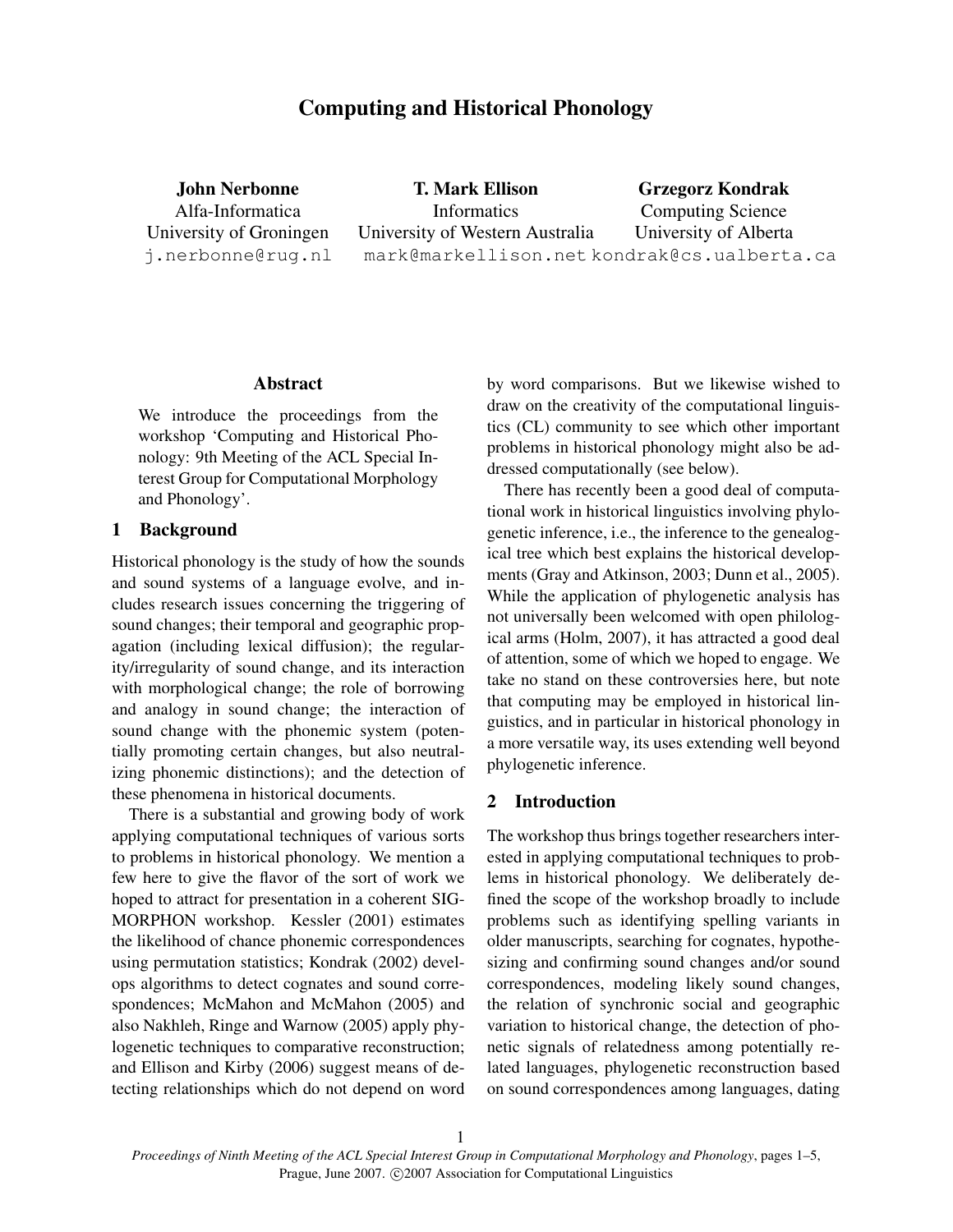historical changes, or others.

We were emphatically open to proposals to apply techniques from other areas to problems in historical phonology such as applying work on confusable product names to the modeling of likely sound correspondences or the application of phylogenetic analysis from evolutionary biology to the problem of phonological reconstruction.

## 3 Papers

We provide a preview to some of the issues in the papers in this bundle.

Brett Kessler's invited contribution sketches the opportunities for multiple string alignment, which would be extremely useful in historical phonology, but which is also technically so challenging that Gusfield (1999, Ch. 14) refers to it as "the holy grail" (of algorithms on strings, trees, and sequences).

## 3.1 Identification of Cognates

T. Mark Ellison combines Bayes's theorem with gradient descent in a method for finding cognates and correspondences. A formal model of language is extended to include the notion of parent languages, and a mechanism whereby parent languages project onto their descendents. This model allows the quantification of the probability of word lists in two languages given a common ancestor which was the source for some of the words. Bayes's theorem reverses this expression into the evaluation of possible parent languages. Gradient descent finds the best, or at least a good one, of these. The method is shown to find cognates in data from Russian and Polish.

Grzegorz Kondrak, David Beck and Philip Dilts apply algorithms for the identification of cognates and recurrent sound correspondences proposed by Kondrak (2002) to the Totonac-Tepehua family of indigenous languages in Mexico. Their long-term objective is providing tools for rapid construction of comparative dictionaries for relatively unfamiliar language families. They show that by combining expert linguistic knowledge with computational analysis, it is possible to quickly identify a large number of cognate sets across related languages. The experiments led to the creation of the initial version of an etymological dictionary. The authors hope that the dictionary will facilitate the reconstruction of a more accurate Totonac-Tepehua family tree, and shed light on the problem of the family origins and migratory patterns.

Michael Cysouw and Hagen Jung use an iterative process of alignment between words in different languages in an attempt to identify cognates. Instead of using consistently coded phonemic (or phonetic) transciption, they use practical orthographies, which has the advantage of being applicable without expensive and error-prone manual processing. Proceeding from semantically equivalent words in the Intercontinental Dictionary Series (IDS) database, the program aligns letters using a variant of edit distance that includes correspondences of one letter with two or more, ("multi-n-gram"). Once initial alignments are obtained, segment replacement costs are inferred. This process of alignment and inferring segment replacement costs may then be iterated. They succeed in distinguishing noise on the one hand from borrowings and cognates on the other, and the authors speculate about being able to distinguish inherited cognates from borrowings.

## 3.2 A View from Dialectology

Several papers examined language change from the point of view of dialectology. While the latter studies variation in space, the former studies variation over time.

Hans Goebl, the author of hundreds of papers applying quantitative analysis to the analysis of linguistic varieties in dialects, applies his dialectometric techniques both to modern material (1900) from the *Atlas Linguistique de France* and to material dating from approximate 1300 provided by Dutch Romanists. Dialectometry aims primarily at establishing the aggregate distances (or conversely, similarities), and Goebl's analysis shows that these have remain relatively constant even while the French language has changed a good deal. The suggestion is that geography is extremely influential.

Wilbert Heeringa and Brian Joseph first reconstruct a protolanguage based on Dutch dialect data, which they compare to the proto-Germanic found in a recent dictionary, demonstrating that their reconstruction is quite similar to the proto-Germanic, even though it is only based on a single branch of a large family. They then apply a variant of edit distance to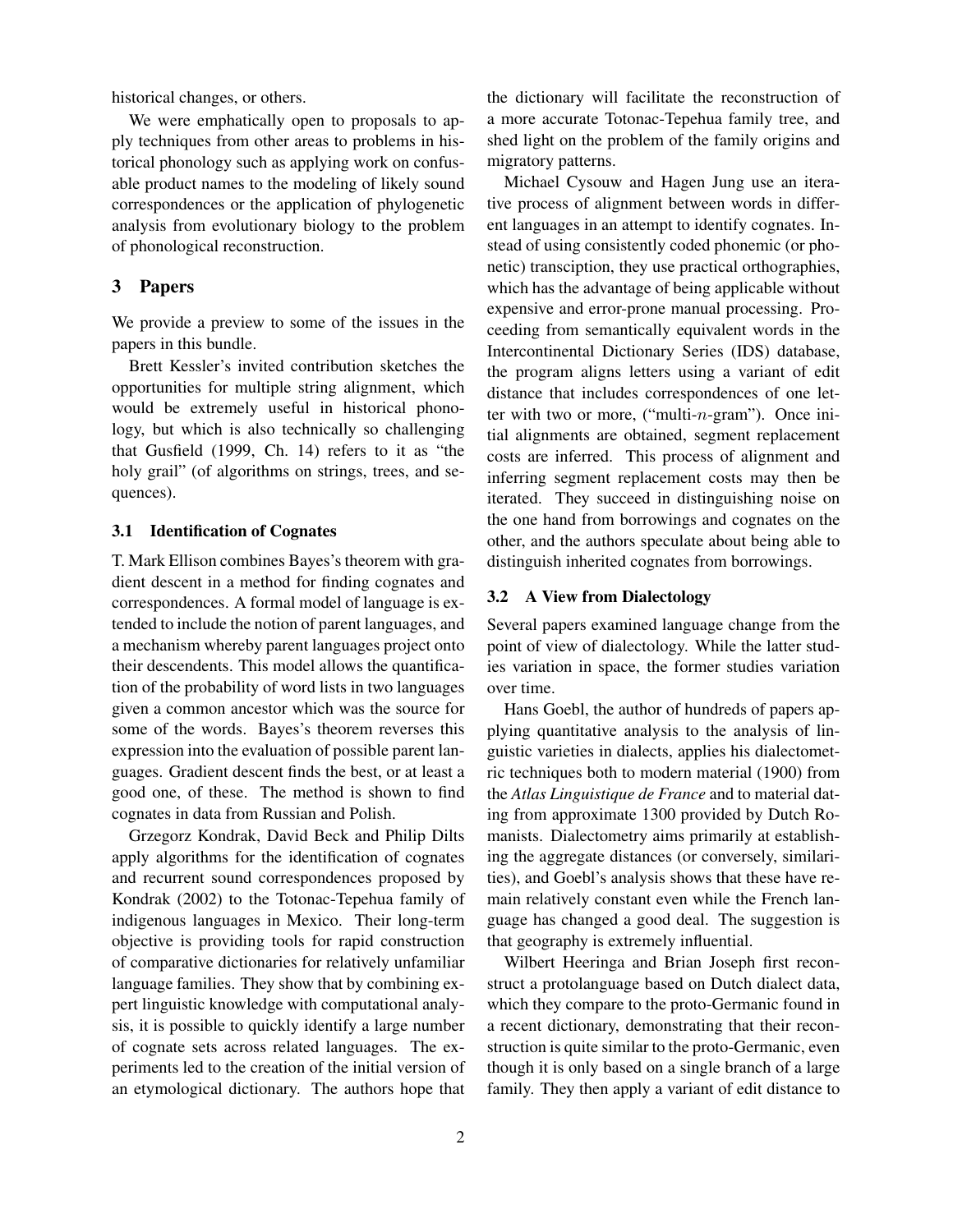the pronunciation of the protolanguage, comparing it to the pronunciation in modern Dutch dialects, allowing on the one hand a quantitative evaluation of the degree to which "proto-Dutch" correlates with proto-Germanic ( $r = 0.87$ ), and a sketch of conservative vs. innovative dialect areas in the Netherlands on the other.

Anil Singh and Harshit Surana ask whether corpus-based measures can be used to compare languages. Most research has proceeded from the assumption that lists of word pairs be available, as indeed they normally are in the case of dialect atlas data or as they often may be obtained by constructing lexicalizations of the concepts in the so-called "Swadesh" list. But such data is not always available, nor is it straightforward to construct. Singh and Surana construct *n*-gram models of order five  $(5)$ , and compare Indo-Iranian and Dravidian languages based on symmetric cross-entropy.

Martijn Wieling, Therese Leinonen and John Nerbonne apply PAIR HIDDEN MARKOV MODELS (PHMM), introduced to CL by Mackay and Kondrak (2005), to a large collection of Dutch dialect pronunciations in an effort to learn the degree of segment differentiation. Essentially the PHMM regards frequently aligned segments as more similar, and Wieling et al. show that the induced similarity indeed corresponds to phonetic similarity in the case of vowels, whose acoustic properties facilitate the assessment of similarity.

#### 3.3 Views from other Perspectives

Several papers examined diachronic change from well-developed perspectives outside of historical linguistics, including evolution and genetic algorithms, language learning, biological cladistics, and the structure of vowel systems.

Monojit Choudhury, Vaibhav Jalan, Sudeshna Sarkar and Anupam Basu distinguish two components in language developments, on the one hand functional forces or constraints including ease of articulation, perceptual contrast, and learnability, which are modeled by the fitness function of a genetic algorithm (GA). On the other hand, these functional forces operate against the background of linguistic structure, which the authors dub 'genotype– phenotype mapping', and which is realized by the set of forms in a given paradigm, and a small set of possible atomic changes which map from form set to form set. They apply these ideas to morphological changes in dialects of Bengali, an agglutinative Indic language, and they are able to show that some modern dialects are optimal solutions to the functional constraints in the sense that any further changes would be worse with respect to at least one of the constraints.

Eric Smith applies the gradual learning algorithm (GLA) developed in Optimality Theory by Paul Boersma to the problem of reconstructing a dead language. In particular the GLA is deployed to deduce the phonological representations of a dead language, Elamite, from the orthography, where the orthography is treated as the surface representation and the phonological representation as the underlying representation. Elamite was spoken in southwestern and central Iran, and survives in texts dating from 2400– 360 BCE, written in a cuneiform script borrowed from Sumerians and Akkadians. Special attention is paid to the difficult mapping between orthography and phonology, and to OT's Lexicon Optimization module.

Antonella Gaillard-Corvaglia, Jean-Léo Léonard and Pierre Darlu apply cladistic analysis to dialect networks and language phyla, using the detailed information in phonetic changes to increase the resolution beyond what is possible with simple word lists. They examine Gallo-Romance vowels, southern Italo-Romance dialects and Mayan languages, foregoing analyses of relatedness based on global resemblance between languages, and aiming instead to view recurrent phonological changes as first-class entities in the analysis of historical phonology with the ambition of including the probability of specific linguistic changes in analyses.

Animesh Mukherjee, Monojit Choudhury, Anupam Basu and Niloy Ganguly examine the structure of vowel systems by defining a weighted network where vowels are represented by the nodes and the likelihood of vowels' co-occurring in the languages of the world by weighted edges between nodes. Using data from the 451 languages in the UCLA Phonological Segment Inventory Database (UPSID), Mukherjee and colleagues seek high-frequency symmetric triplets (with similar co-occurrence weights). The vowel networks which emerged tend to organize themselves to max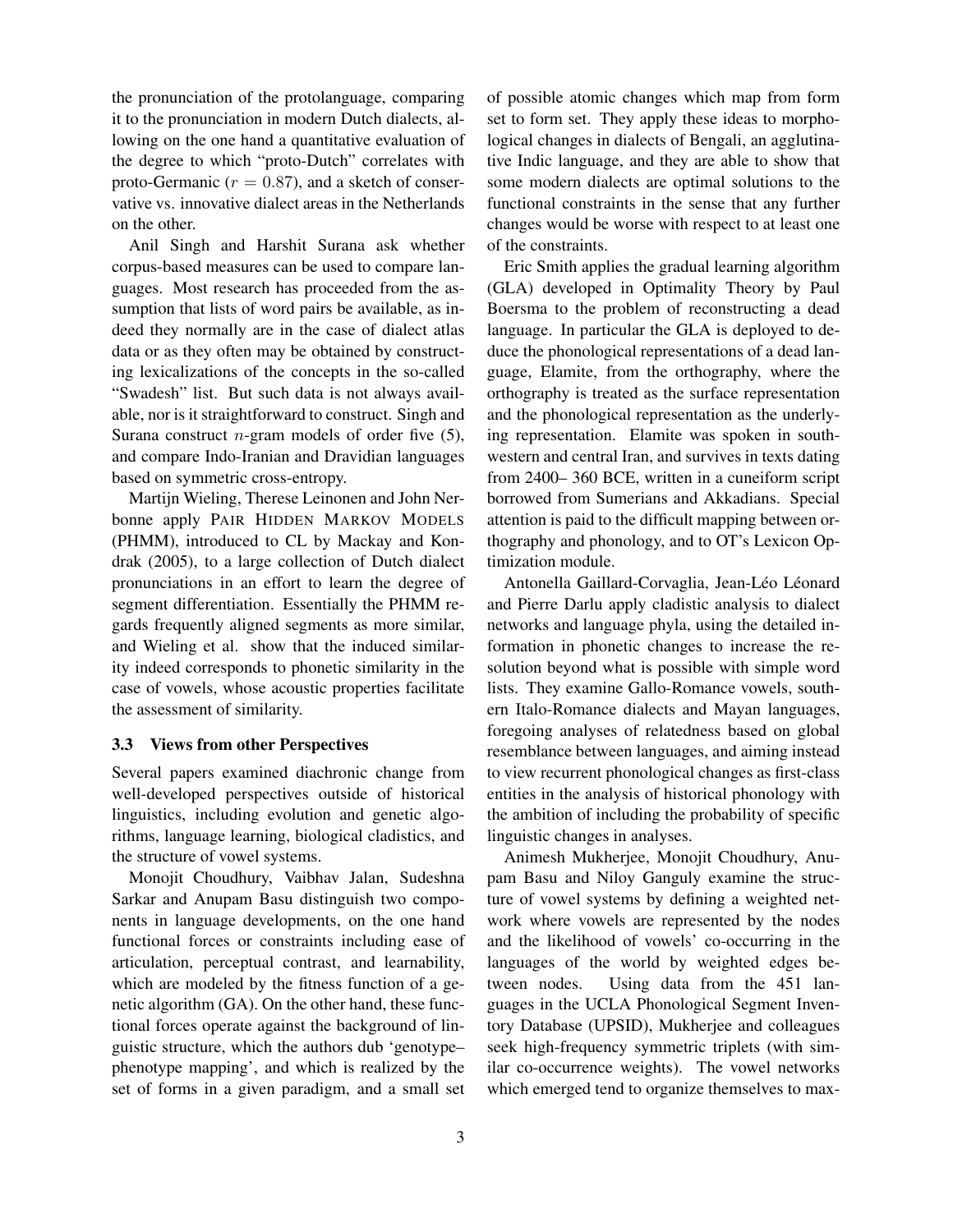imize contrast between the vowels when inventories are small, but they tend to grow by systematically applying the same contrasts (short vs long, oral vs nasal) across the board when they grow larger.

## 3.4 Methodology

Finally, there were three papers focusing on more general methodological issues, one on non-linearity, one on a direct manipulation interface to crosstabulation, and one on visualizing distance measures.

Hermann Moisl has worked a great deal with the Newcastle Electronic Corpus of Tyneside English (NECTE). NECTE is a corpus of dialect speech from Tyneside in North-East England which was collected in an effort to represent not only geographical, but also social variation in speech. In the contribution to this volume, Moisl addresses the problem of nonlinearity in data, using the distribution of variance in the frequency of phonemes in NECTE as an example. He suggests techniques for spotting nonlinearity as well as techniques for analyzing data which contains it.

Tyler Peterson and Gessiane Picanco experiment with cross tabulation as an aid to phonemic reconstruction. In particular they use PIVOT TA-BLES, which are cross tabulations supported by new database packages, and which allow direct manipulation, e.g., drag and drop methods of adding and removing new sets of data, including columns or rows. This makes it easier for the linguist to track e.g. phoneme correspondences and develop hypotheses about them. Tupí stock is a South American language family with about 60 members, mostly in Brazil, but also in Bolivia and Paraguay. Pivot tables were employed to examine this data, which resulted in a reconstruction a great deal like the only published reconstruction, but which nevertheless suggested new possibilities.

Thomas Pilz, Axel Philipsenburg and Wolfram Luther describe the development and use of an interface for visually evaluating distance measures. Using the problem of identifying intended modern spellings from manuscript spellings using various techniques, including edit distance, they note examples where the same distance measure performs well on one set of manuscripts but poorly on another. This motivates the need for easy evaluation of such

measures. The authors use multidimensional scaling plots, histograms and tables to expose different levels of overview and detail.

## 3.5 Other

Although this meeting of SIGMORPHON focused on contributions to historical phonology, there was also one paper on synchronic morphology.

Christian Monson, Alon Lavie, Jaime Carbonell and Lori Levin describe ParaMor, a system aimed at minimally supervised morphological analysis that uses inflectional paradigms as its key concept. ParaMor gathers sets of suffixes and stems that cooccur, collecting each set of suffixes into a potential inflectional paradigm. These candidate paradigms then need to be compared and filtered to obtain a minimal set of paradigms. Since there are many hundreds of languages for which paradigm discovery would be a very useful tool, ParaMor may be interesting to researchers involved in language documentation. This paper sketches the authors' approach to the problem and presents evidence for good performance in Spanish and German.

## 4 Prospects

As pleasing as it to hear of the progress reported on in this volume, it is clear that there is a great deal of interesting work ahead for those interested in computing and historical phonology. This is immediately clear if one compares the list of potential topics noted in Sections 1-2 with the paper topics actually covered, e.g. by skimming Section 3 or the table of contents. For example we did not receive submissions on the treatment of older documents, on recognizing spelling variants, or on dating historical changes.

In addition interesting topics may just now be rising above the implementation horizon, e.g. computational techniques which strive to mimic internal reconstruction (Hock and Joseph, 1996), or those which aim at characterizing general sound changes, or perspectives which attempt to tease apart historical, areal and typological effects (Nerbonne, 2007). In short, we are optimistic about interest in followup workshops!